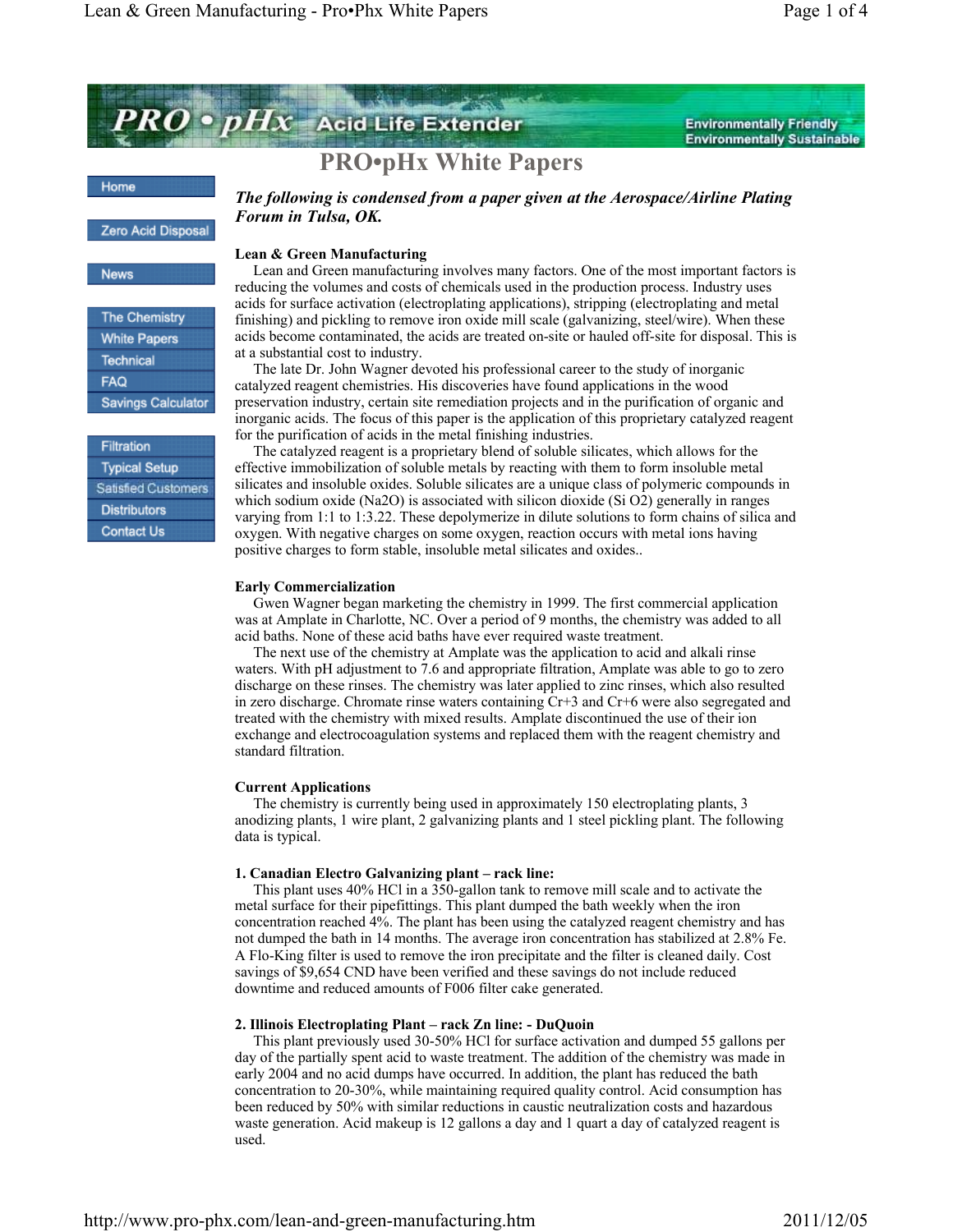## **3. Connecticut Electroplating Plant – barrel Zn lines: - Thomaston**

 This plant has used the chemistry since March 1, 2003 in a 220 gal 30% HCl bath and a 10% H2SO4 bath. The HCl bath was previously dumped two to three times a week and the H2SO4 was dumped daily. The baths have not been dumped in 12 months. Since the chemistry removes iron in the acid tanks, iron contamination in the zinc-plating tank is reduced. Previously, the zinc bath was treated with HMnO4 three times a week and is now treated once every two weeks. The HCl tank is filtered with one 20" cartridge, 10-micron filter that is changed weekly.

## **4. North Carolina Electroplating Plant – Aberdeen**

 This plant uses HCl for pickling and activation of carbon steels and stainless steels and or stripping of zinc coatings from various base metals. Plant processes include stainless steel black oxide, ferrous metal black oxide, zinc phosphate, iron phosphate and manganese phosphate heat-chemical coatings.

 The plant has utilized the chemistry since October 2001 and the two HCl tanks have not been dumped since that date. Plant records indicate:

95% reduction in F006 hazardous waste/ Reduced HCl usage/ Reduced NaOH usage Reduced plating system downtime for maintenance/Reduced wastewater treatment costs Reduced rinse water contaminants

A simple pH neutralization system is currently being installed to close loop the acid  $\&$ alkaline rinses. This will be the subject of a future paper.

## **5. Georgia Electroplating Plant - Valdosta**

 This client has a 500 gallon 40% V/V HCl tank used to strip chrome from steel, stainless steel, aluminum and yellow metals. Previously, stripping times were erratic due to dissolved metal concentrations and oily film on the acid tank.

 The chemistry has eliminated the oil in the strip tank and stripping time has decreased due to consistent acid bath quality, purity and strength. This plant has been using the chemistry since 2003; and the acid baths have not been dumped and copper immersion plating has not occurred.

# **6. George Plating Shop - Toccoa**

 This plant plates large quantities of yellow metals, which causes copper to build up in the HCl and H2SO4 tanks. Both acids were used at 20% V/V concentrations and the HCl tank was dumped 3 times a year and the H2SO4 tank 4 times a year due to copper immersion plating problems.

# **7. Indiana Electroplating Plant – Fort Wayne**

 This company does semi-bright/bright nickel and trivalent chrome plating. The 1,000 gallon 20% HCl tank was previously dumped monthly and has not been dumped in that last 12 months. The plant manager estimated acid and caustic savings of over \$6,000 a year. The filtration consists of five 20" 30-micron cartridges that are changed once a week. The generation of F006 hazardous waste has been reduced.

# **8. Canadian Hot Dip Galvanizing Co.**

 This galvanizing company began using the chemistry on a 3,000 gallon 20% HCl pickling tank in May 2003. Prior to using the precipitation chemistry, the iron concentration would increase to 6% Fe within 3 months. The cost to dispose of this bath was \$5,000 CND or \$20,000 CND per year.

 Using the catalyzed reagent, the reagent cost to make the initial 1% charge on the 3,000 gal tank is \$2,430 for 30 gallons of reagent. On an annual basis, this tank will consume approximately 3,350 gallons of 32% HCl, which requires 33.6 gallons of reagent. The total first year reagent cost is \$5,150 as compared to a disposal cost of \$20,000. Second year reagent costs are projected at \$2,720 a year, which would give an 86.4% savings. The operating cost for filters and the amortized cost for the filtration system are not included in these savings.

 Over the last ten months, the iron concentration has gradually increased and stabilized at 7% Fe. Because the acid is clear and free of organics, the customer reports superior pickling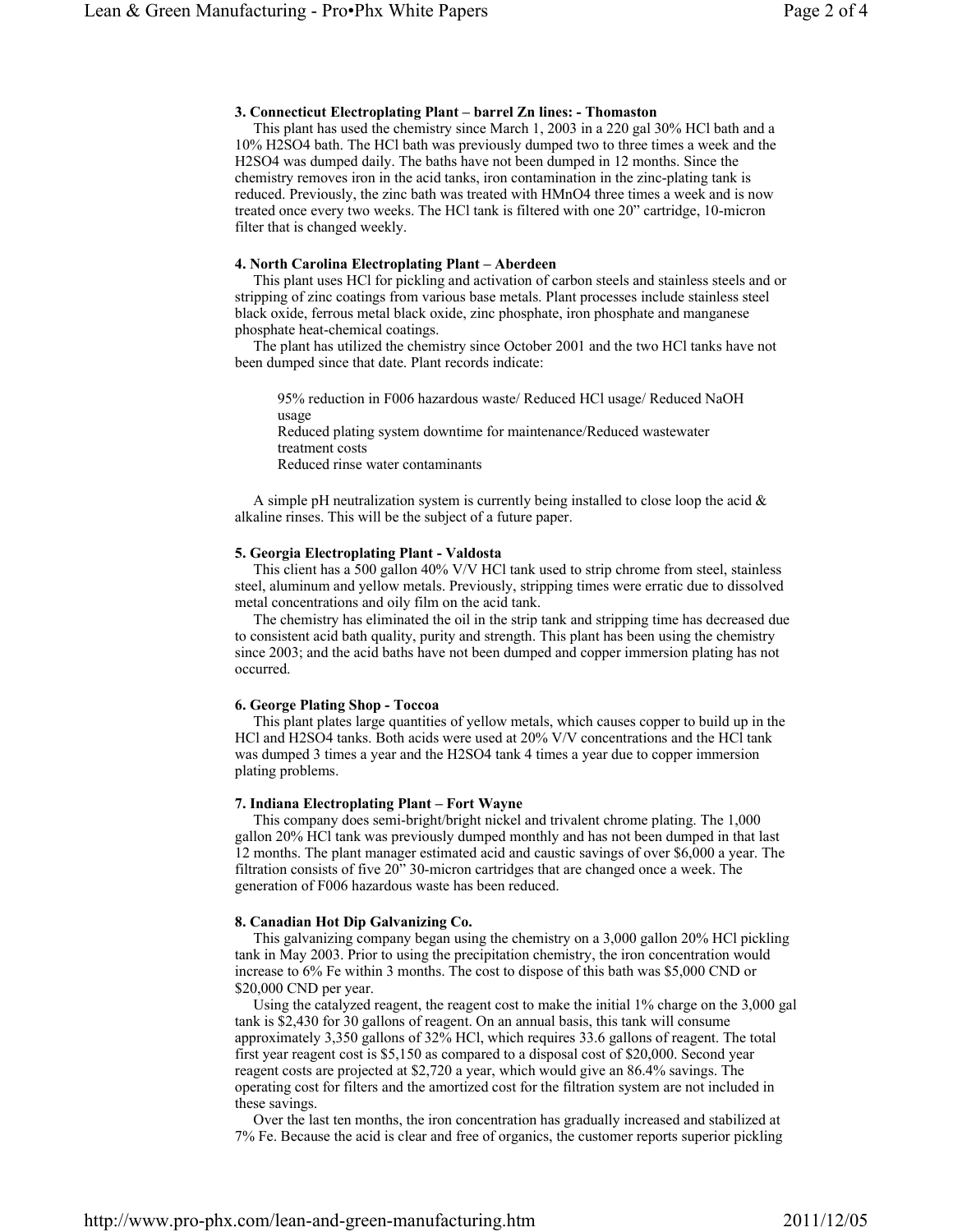results at this higher Fe concentration. String would cartridges were originally used and later changed to poly spun cartridges, as this reduced the iron concentrations by 2%. A 15 cartridge 20-micron filter is used with weekly cartridge changes.

 The customer also reports another important benefit. The amount of iron drag out into the flux tank has been reduced, which reduces the solids formation in the flux tank. This has reduced the maintenance time to clean the flux and has contributed to more consistent quality control of the galvanized parts.

 This facility has approximately 98,000 gallons of pickle acid in the plant. By using the savings demonstrated on the 3,000-gallon tank, projected annual savings could approach \$480,000 a year.

#### **9. North Carolina Captive Shop – Charlotte**

 This plant uses 40% nitric acid and 10% ammonium bifloride in one 500-gallon etching tank and 15% citric acid in the 500-gallon passivation tank. Dumping frequency would vary from 2 to 3 times a year. The acids are used in the stainless steel passivation line. When the acid was new, passivation time was 20 minutes but would lengthen to 120 minutes before dumping the acids.

 The acid purification chemistry is now being used and passivation times remain constant at 20 minutes. The same quantity of work is now being passivated in 446 hours as compared to the previous 1,560 hours for a reduction of 70% in production time.

 Savings in acid and caustic consumption are calculated at \$8,300 a year with additional savings in waste treatment, operator time, reduced F006 amounts, and reduced utility consumption in the wastewater treatment plant.

## **10. Tennessee Rack and Barrel Operation – Memphis**

 This company began using the chemistry in June 2003 in one 1,000 gal HCl tank. Later, the chemistry was added to another 1,000 HCl tank, a 3,000 gal HCl tank, and a 750 gal HNO3 tank. None of these tanks have been decanted or dumped in over 9 months.

 Over a 6-month period of using the chemistry, caustic consumption dropped 46.3%, HCl consumption dropped 70.8% and hazardous waste generation dropped 34%. The following table gives actual savings:

| <b>6 Months Data</b> |                         |                        |                |
|----------------------|-------------------------|------------------------|----------------|
| <b>Item</b>          | <b>Before Chemistry</b> | <b>After Chemistry</b> | <b>Savings</b> |
| 50% NaOH             | \$14,244                | \$9,324                | \$4,920        |
| 20o Be HCl           | \$26,248                | \$7,651                | \$18,597       |
| Hazardous Waste      | \$8,178                 | \$5,400                | \$2,778        |
|                      |                         | <b>Total Savings</b>   | \$26,295       |
|                      |                         | Less Chemistry         | \$6,660        |
|                      |                         | Net Savings            | \$19,695       |

The NET savings do not include:

Reduced operating costs on sludge drier. Better plating due to better acid quality control. No production downtime due to dumping. No acid dumps to batch treat – labor savings. Improved activation due to lower metal concentrations. Lower TDS to the POTW.

#### **Summary and Conclusion**

 The catalyzed reagent has been used commercially for over 3 years in over 150 plant locations. Economic and environmental benefits have been substantiated by plant operating personnel and these benefits can include the following:

Elimination of Acid Dumps/Eliminate On-Site Neutralization of Off-Site Hauling Increased Pickling or Surface Activation Rates/ Reduced Fuming from Hot or Ambient Acid Baths

Reduced Contaminants in Rinse Waters/ Reduces Environmental Liabilities Elimination of Production Downtime Due to Tank Dumps/ Lowers Acid Concentrations Minimal Capital Investment – Filtration only/ Reduces Dissolved Solids to Wastewater Treatment